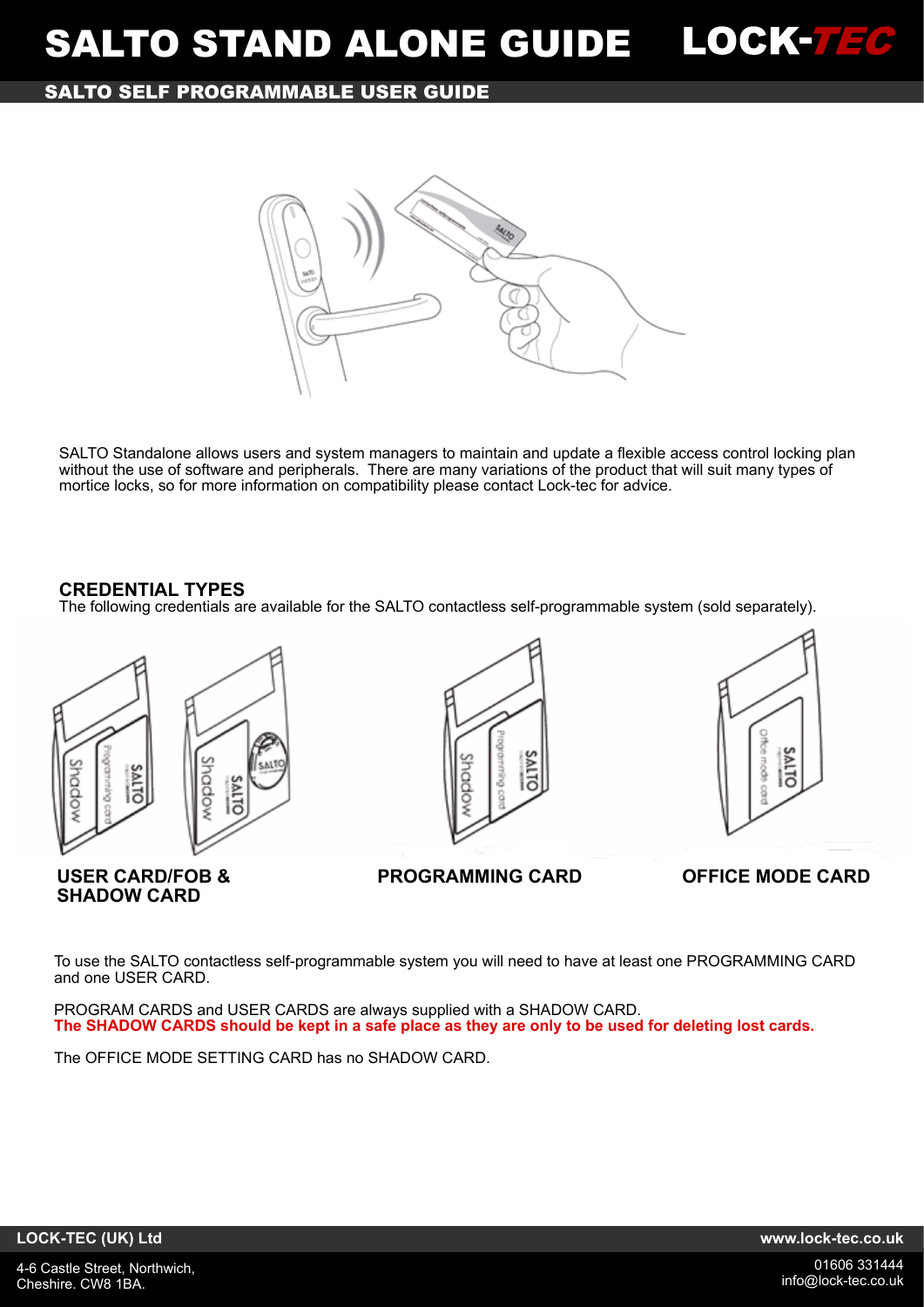4-6 Castle Street, Northwich, Cheshire. CW8 1BA.

01606 331444 info@lock-tec.co.uk

**LOCK-TEC (UK) Ltd www.lock-tec.co.uk**

# **SALTO SELF PROGRAMMABLE USER GUIDE**

### LOCK-736 **SALTO STAND ALONE GUIDE**

012345678

4-6 Castle Street, Northwich, Cheshire. CW8 1BA.

01606 331444 info@lock-tec.co.uk

### **LOCK-TEC (UK) Ltd www.lock-tec.co.uk**

# **CARD FUNCTIONS**

#### **USER CARD SET**

**THE PROGRAMMING CARD** is the CARD that will be in control of programming the lock or the cylinder (or locks as one PROGRAMMING CARD could of course be set up as the PROGRAMMING CARD for a SALTO System of multiple doors).

**The USER CARDS** are for system users, some of which can be assigned to set office mode.

**The OFFICE MODE SETTING CARD** is for setting locks into Office Mode and for assigning users that are allowed to use the Passage function of the lock.

**PASSAGE ALLOWED MODE** – The lock can be set into this mode by the **PASSAGE MODE SETTING CARD**. In this mode the lock will operate in the same way as standard mode above but will be able to be set into Passage at any time by a user card that has been programmed with this ability. See "**ASSIGNING THE PASSAGE MODE SETTING CARD**", and "**ASSIGNING USERS WITH THE PASSAGE FUNCTION**". When PASSAGE MODE is activated, the lock will be free to operate at all times. The passage setting can be deactivated and activated at any time and the lock will switch between locked and free outside handle.

**General Note** – When the electronic furniture is first taken out of the packaging NO CARDS are programmed in its memory. After fitting the furniture to the door, connecting the communication cable and inserting the batteries (noting correct polarity), it is important that the first card entered into its memory is a Programming Card. **This should be done before closing the door!**

See "**Assigning the Programming Card**" below.



**OFFICE MODE CARD**

# **ACCESS MODES**

**STANDARD MODE** – The lock is in this mode as from the moment the **PROGRAMMING CARD** is assigned, where the electronic lock or cylinder are locked and are released by presenting a card to the reader. The lock always re-locks either; on return or after a 5 second time out.

See "**Activating and Deactivating Passage Mode**" below.

In all cases the inside handle is always operational to allow emergency egress.

**NOTE:** The SALTO NEO & GEO cylinders cannot be programmed on OFFICE MODE.

# **ASSIGNING CARDS**

**Assigning the PROGRAMMING CARD**

Press and hold in the white CTRL button (above the battery pack on the inside of the electronic lock, or on the inside of the knob in the case of the cylinder) and at the same time, present the PROGRAMMING CARD to the reader. From this point the electronic lock or cylinder will recognise this PROGRAMMING CARD as the unique PROGRAMMING CARD.

**NOTE:** At this point the lock will go into the locked position, therefore it is important that you have the PROGRAMMING CARD with you and at least one USER CARD to program into the system.



#### **Assigning the USER CARDS**

Present the PROGRAMMING CARD once on the reader followed by the USER CARD that is to be used to work this lock. The programming procedure can be closed by presenting the PROGRAMMING CARD again at the end, or wait 5 seconds for the lock to close the programming mode itself (a single beep will be heard).



Programming card

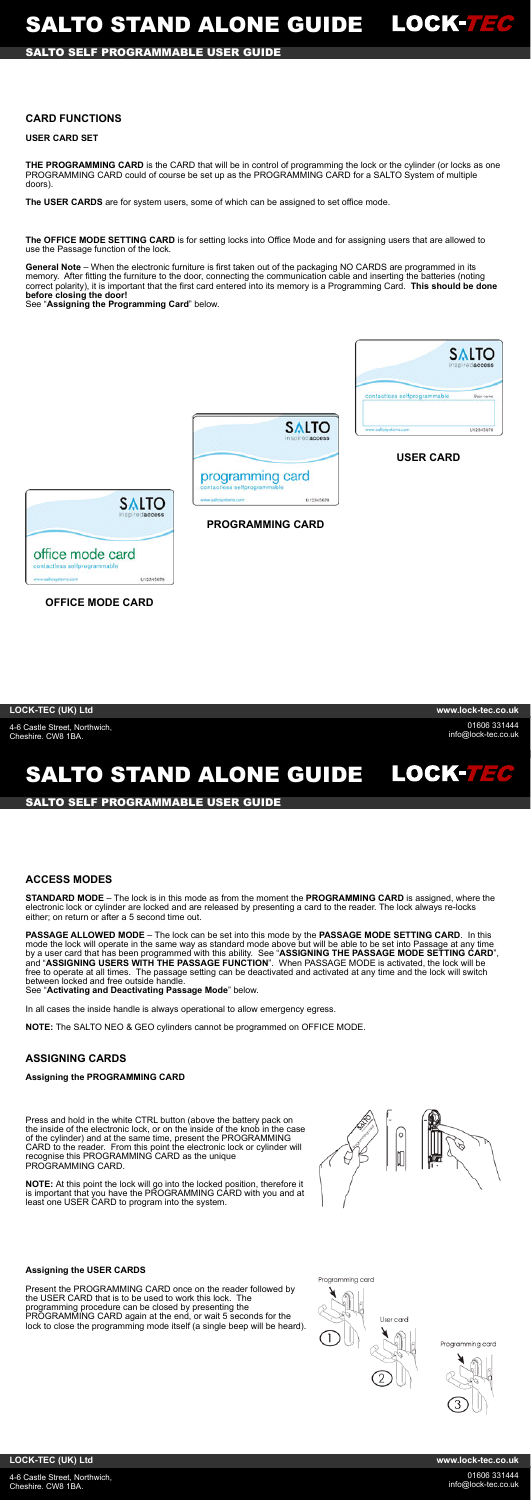# SALTO STAND ALONE GUIDE LOCK-TEC

# **SALTO SELF PROGRAMMABLE USER GUIDE**

4-6 Castle Street, Northwich, Cheshire. CW8 1BA.

01606 331444 info@lock-tec.co.uk

**LOCK-TEC (UK) Ltd www.lock-tec.co.uk**

### **Assigning the PASSAGE MODE SETTING CARD**

Present the PROGRAMMING CARD followed by the PASSAGE MODE CARD. Close the process by presenting the PROGRAMMING CARD again, or by waiting for the time out. At the same time as assigning the OFFICE MODE CARD, this process has set the lock into Passage function. Presenting the PROGRAMMING CARD once more, followed by the OFFICE MODE CARD will disable this working function.

**NOTE:** The electronic cylinder cannot be programmed on OFFICE MODE.

Passage mode card



Programming card



Passage mode card

Programming card

#### **OFFICE MODE FUNCTIONS**

#### **Assigning Users with Office Function**

# **SALTO STAND ALONE GUIDE** LOCK-7EC

To activate and deactivate the office setting in a lock, hold down the inside handle and present any previously assigned USER CARD to the outside reader.

Once the lock is in the "Office Allowed Mode", present the OFFICE MODE CARD followed by the USER CARDS that are to activate and deactivate Passage in this lock.

User card

Passage mode card



#### **Assigning Users with OFFICE FUNCTION**

To enable or disable the OFFICE MODE from the electronic lock, present the PROGRAMMING CARD followed by the OFFICE MODE CARD. Close the process by presenting the PROGRAMMING CARD again, or by waiting for the time out.

**NOTE:** If you deactivate the OFFICE FUNCTION from the lock and later reactivate it again, the lock will remember which users could previously activate the OFFICE FUNCTION and re-enable them.

Programming card



Programming card



4-6 Castle Street, Northwich, Cheshire. CW8 1BA.

01606 331444 info@lock-tec.co.uk

### **LOCK-TEC (UK) Ltd www.lock-tec.co.uk**

#### **SALTO SELF PROGRAMMABLE USER GUIDE**

### **Activating and Deactivating OFFICE MODE FUNCTION**

**NOTE:** Any user card assigned to use the OFFICE FUNCTION on a lock will be able to activate or deactivate office.



## **DELETING CARDS**

#### **Deleting a LOST USER CARD**

If a USER CARD is lost it can be deleted from a lock or the cylinder just by presenting the SHADOW CARD of this USER CARD to the reader. The USER CARD relating to the SHADOW CARD used is deleted.

**Note**: It is important to file all SHADOW CARDS with some form of identification written on them so that in the event of a LOST USER CARD the correct SHADOW CARD is used to delete it.



#### **Deleting an EXISTING USER CARD**

If we want to delete a USER CARD, which is still in our possession, we simply present the PROGRAMMING CARD followed by the USER CARD (or cards) we want to delete. The process is closed by presenting the PROGRAMMING CARD again, or by time out.

Programming card



Programming card

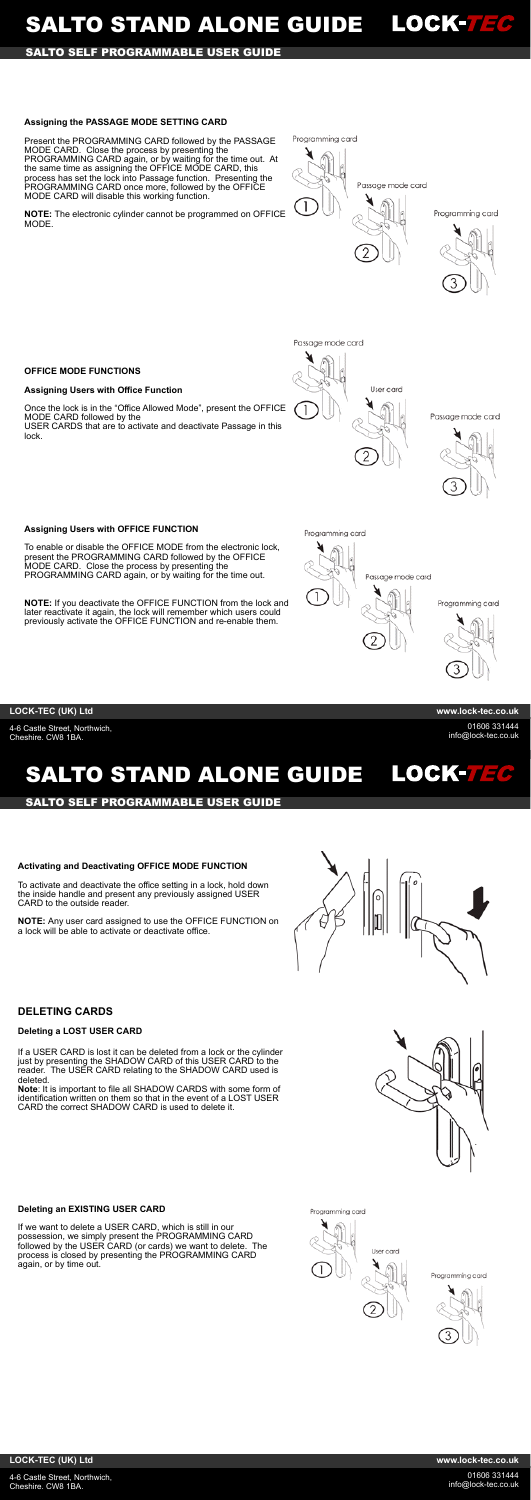4-6 Castle Street, Northwich, Cheshire. CW8 1BA.

01606 331444 info@lock-tec.co.uk

705

LOCK-75

# LOCK-726 **SALTO STAND ALONE GUIDE**

**LOCK-TEC (UK) Ltd www.lock-tec.co.uk**

# **SALTO SELF PROGRAMMABLE USER GUIDE**

4-6 Castle Street, Northwich, Cheshire. CW8 1BA.

01606 331444 info@lock-tec.co.uk

**LOCK-TEC (UK) Ltd www.lock-tec.co.uk**

# **SALTO STAND ALONE GUIDE**

**SALTO SELF PROGRAMMABLE USER GUIDE**



Passage mode card







#### **Deleting EXISTING USER CARDS FROM THE PASSAGE MODE FUNCTION LIST**

To delete existing USER CARDS from the PASSAGE MODE list, present the PASSAGE MODE CARD followed by the user CARDS that are not required to activate and deactivate Passage in this Lock.

**Deleting a LOST PASSAGE MODE SETTING CARD**

Present the PROGRAMMING CARD followed by a new PASSAGE

#### MODE CARD. Close the process by presenting the

PROGRAMMING CARD again, or by waiting for the time out.

**Deleting all CARDS from a Lock (Lock or Cylinder Re-set)**

**Note:** All cards that were programmed in the lock will still work under the control of the new PROGRAMMING CARD.

If a lock is to be completely re-set (eg. the electronic handles are to be moved to a new site), the plate and handle need to be removed from the inside set. Now follow the procedure outlined in "ASSIGNING THE PROGRAMMING CARD".

#### **Deleting a LOST PROGRAMMING CARD**

The PROGRAMMING CARD also has a SHADOW CARD. If the original PROGRAMMING CARD has been lost, a replacement PROGRAMMING CARD set will be needed. The LOST PROGRAMMING CARD is deleted by presenting the original SHADOW CARD of the LOST PROGRAMMING CARD. The LOST PROGRAMMING CARD will be disabled but the system will still work.

To assign a new PROGRAMMING CARD, present the original SHADOW CARD of the LOST PROGRAMMING CARD and present the new PROGRAMMING CARD. Only if the new PROGRAM CARD is presented within 5 seconds will the NEW PROGRAMMING CARD be accepted. If the process is completed, the new PROGRAMMING CARD is assigned (along with its corresponding SHADOW CARD) and the LOST PROGRAMMING CARD is deleted.

**WARNING: If the PROGRAMMING CARD is lost and the SHADOW PROGRAMMING CARD is also lost, the only way of re-setting the lock is by returning it to Lock-tec.**

Shadow Programming key





New programming card